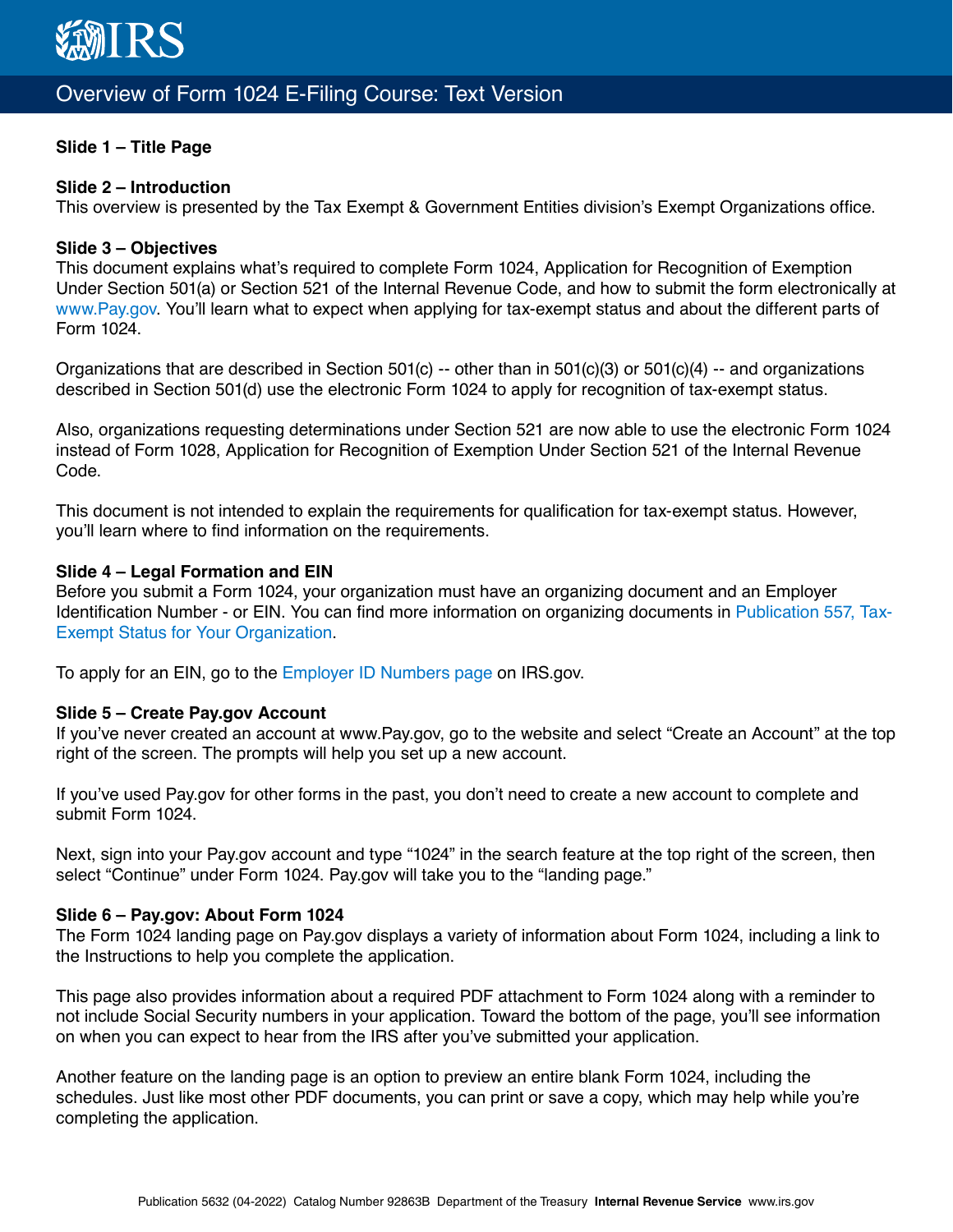Although this PDF form may help you complete the application on Pay.gov, remember that the IRS WILL NOT accept a form that you print and mail in after the grace period ends April 4, 2022. If you send in a paper form, the IRS will reject the paper copy and you'll have to resubmit the information using the electronic form, delaying processing of your application.

As you complete this form, only use the Pay.gov navigation buttons, not the buttons on your browser. If you use your browser's back button, you may lose unsaved work.

While completing the form, use the Save button periodically so you don't lose your progress. Note: each time you save your work, you'll be taken to the My Forms page of your My Pay.gov account. When you return to the form, simply click the "Continue where you left off" button to complete the remainder of the form.

# **Slide 7 - Pay.gov Features**

Most questions have instructions you can access by clicking on the question mark in the gray box next to the question. This information is also in the Instructions for Form 1024, which you can access using the link on the Form 1024 landing page or on IRS.gov.

You may see questions based on how you answered other questions on Form 1024. For example, if you answer "yes" to "Do you or will you make grants, loans, or other distributions to foreign organizations," you'll receive a series of questions related to that activity; if you answer "no," you'll continue with the next portion of the application.

Certain responses require you to provide a description or explanation. You'll enter this information in the text box that displays below the question. Other questions, like the statement of revenues and expenses, have fillable fields. Each text box and fillable field has its own character rules such as minimum and maximum characters or limits on what types of characters can be entered. These limits and rules vary from question to question.

Another feature in Pay.gov is a question completion requirement. It won't permit you to move to the next page of the form until you complete all the questions on the current page, including entering required descriptions or explanations.

You're required to upload a single PDF document with your application. This PDF must include a copy of the applicant's organizing document and bylaws, if adopted. It's also where you'll include any supplemental information you want to provide to the IRS, such as responses that don't fit within the character limits of the text boxes. We'll talk more about this PDF document later.

In addition to viewing a blank copy of the form from the landing page, you can preview your completed or partially completed application from any page in the application. You can also save your partially completed application and return to it later.

If you run into technical difficulties using Pay.gov, you should review the Online Help page on Pay.gov or use the "Contact Us" information at the bottom of most Pay.gov pages.

Finally, if you have questions about the application itself or Internal Revenue Code Section 501(a) or Section 521 requirements for exemption, you can contact IRS Customer Accounts Services for toll-free assistance at 877-829-5500.

# **Slide 8 - Form 1024, Part I**

In Part I, Identification of Applicant, you're asked to enter basic organizational information including the name and mailing address of the organization, EIN, contact information and a list of officers, directors or trustees.

One thing to note about Part I is that you must include the name, title and address of the person who will sign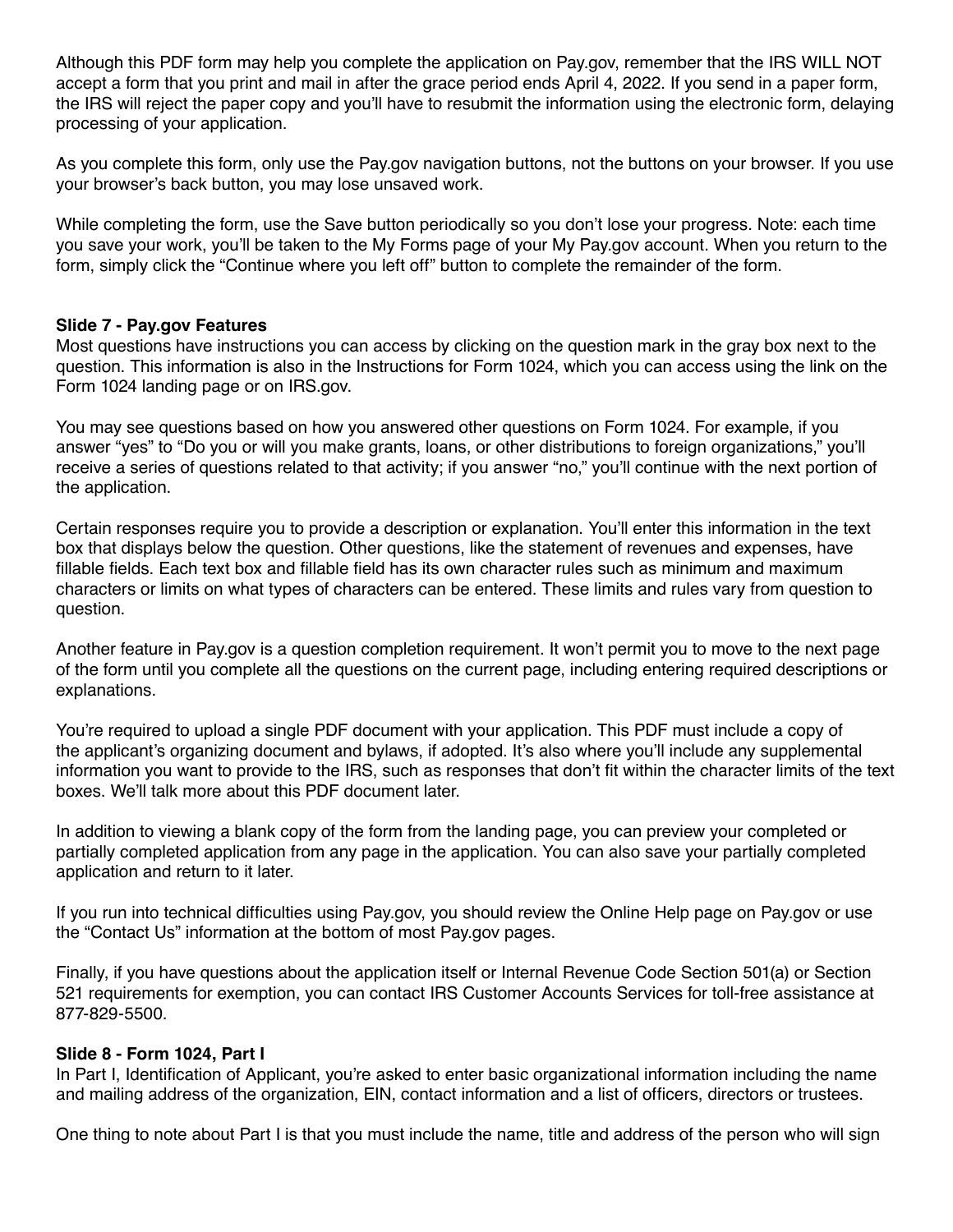this application within your first five entries of officers, directors or trustees. If you have more than five names to enter, click on "6 or more" and Pay.gov will display a text box at the bottom so you can enter the information.

# **Slide 9 - Form 1024, Part II**

Part II of Form 1024 asks about the applicant's organizational structure and the Code section under which you are applying. You'll need to know how and where the organization was legally formed and whether it adopted bylaws.

You may be prompted to provide narrative explanations based on your responses to the questions - and, depending on the Code section you select, you may be required to complete an additional schedule, which will be discussed later.

You must upload a copy of the applicant's organizing document before submitting this form, which will be addressed later in this presentation.

# **Slide 10 - Form 1024, Parts III and IV**

In Part III, you're asked to provide a detailed description of the organization's activities.

Your detailed activity description is limited to 5,000 characters or about one typed page of text. If you need additional space to describe activities or answer any of the other questions in this or any other section of the application, you can include the balance of the additional information in the PDF file you're required to upload before submitting the application.

Next, you'll pick a National Taxonomy of Exempt Entities (NTEE) code that best describes its activities. You can also elect to have the IRS select the NTEE code that best describes your activities. A list of NTEE codes can be found in the Instructions for Form 1024.

The application also asks questions about specific activities the organization may be conducting. You may be prompted for explanations or more detailed descriptions of these specific activities based on your answers.

This is a good time to remind you that you should include and consider past, present and planned activities when responding to questions throughout the application.

Part IV asks questions related to any compensation and financial arrangements of the organization. These questions focus on compensation practices, related party transactions, and contracts and other financial relationships such as management contracts or joint ventures.

The instructional text and Form 1024 instructions are helpful when responding to these questions.

# **Slide 11 - Form 1024, Part V**

Part V asks you to provide three years of revenues and expenses, including the current year. See the instructions for Part V on how to complete information for the three years. Examples of revenues include donations, grants and fees for services. Expenses may include grants to individuals or organizations, service costs, salaries and occupancy expenses.

You'll also enter balance sheet information, which is a snapshot of your assets and liabilities. Assets may include cash, stocks, and land or buildings. Liabilities may include accounts payable, loans or mortgages.

# **Slide 12 - Form 1024, Part VI**

Part VI includes questions on reinstatement if your organization was automatically revoked for failure to file required returns or notices for three consecutive years.

The Instructions for Form 1024 provide additional information about the different procedures for reinstatement of an organization's exempt status.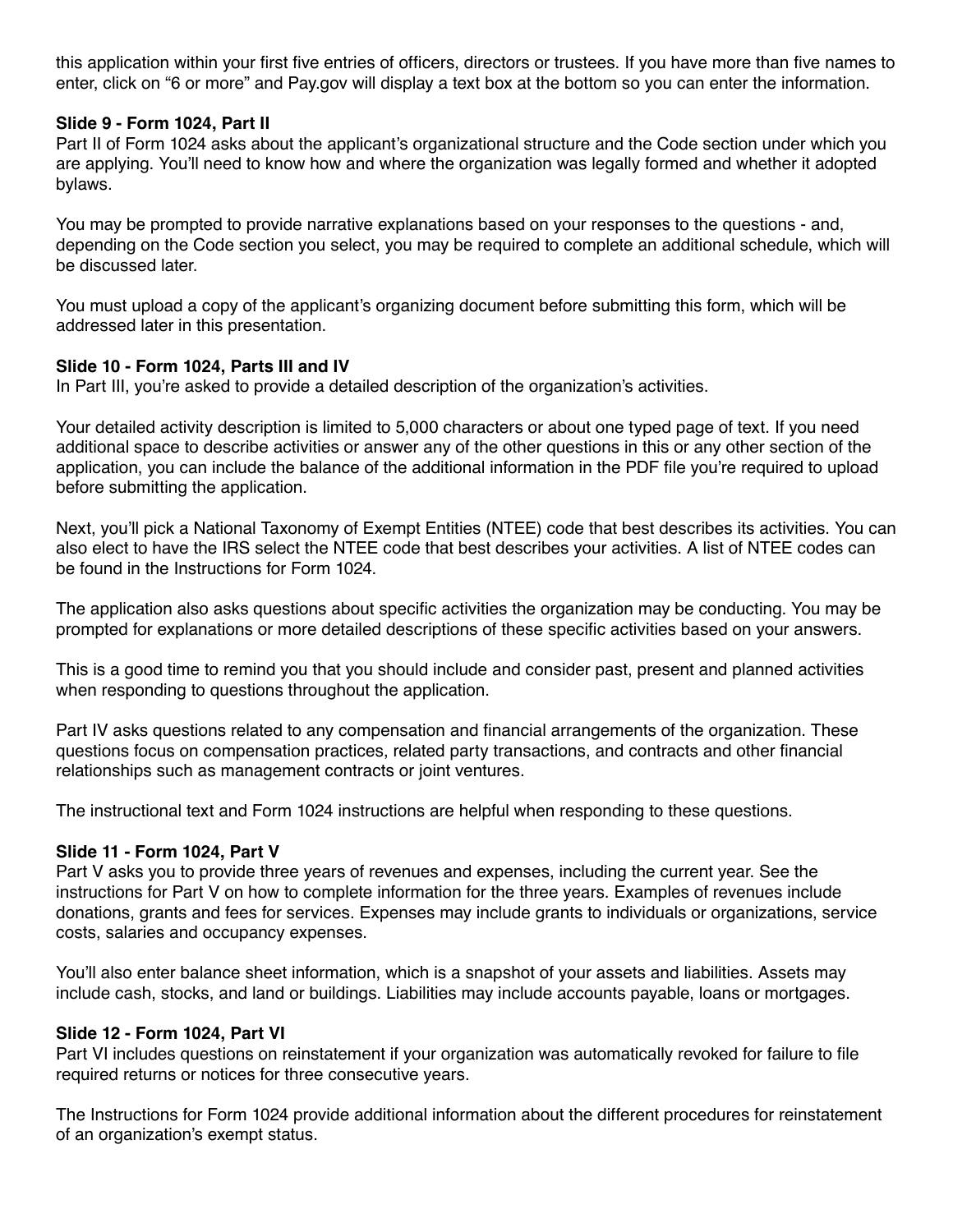# **Slide 13 - Form 1024, Part VII**

Most exempt organizations are required to file a Form 990-series information return or notice every year. Please note that if an organization fails to file a required return or notice for three consecutive years, its exempt status will be automatically revoked.

However, certain organizations are not required to file annual information returns or notices, including an affiliate of a governmental unit that meets the requirements of [Revenue Procedure 95-48, 1995-2 C.B. 418.](https://www.irs.gov/pub/irs-tege/rp1995-48.pdf)

Part VII of this application allows you to request an exception from filing Form 990-series returns or notices. For information on Form 990 filing requirements, visit the [Annual Filings and Forms page](https://www.irs.gov/charities-non-profits/annual-filing-and-forms) on IRS.gov.

# **Slide 14 – Schedules**

Depending on the Code section you selected in Part II of the application, you may be required to complete an additional schedule. Each schedule asks questions related to the type of organization. These include the following:

- Schedule A: Section 501(c)(2) or (25) Title holding corporations or trusts
- Schedule B: Section 501(c)(5) Labor, agricultural or horticultural organizations
- Schedule C: Section 501(c)(6) Business leagues, chambers of commerce, etc.
- Schedule D: Section 501(c)(7) Social clubs
- Schedule E: Section 501(c)(8) or (10) Fraternal beneficiary societies, orders, or associations
- Schedule F: Section 501(c)(9) Voluntary employees beneficiary associations
- Schedule G: Section 501(c)(12) Benevolent life insurance associations, mutual ditch or irrigation companies, mutual or cooperative telephone companies, or like organizations
- Schedule H: Section 501(c)(13) Cemeteries, crematoria, and like organizations
- Schedule I: Section 501(c)(14) Credit Unions
- Schedule J: Section 501(c)(17) Trusts providing for the payment of supplemental unemployment compensation benefits
- Schedule K: Section 501(c)(19) A post, organization, auxiliary unit, etc., of past or present members of the Armed Forces of the United States.
- Schedule L: Section 501(d) Religious and apostolic organizations
- Schedule M: Section 521 Farmers' Cooperative Associations

Only the schedule associated with your selection in Part II of the application will appear and be required to be completed. Some schedules may require additional attachments which will be covered later, however for most schedules you should be able to provide all of the information directly within the form.

The instruction text and Form 1024 instructions provide specific instructions regarding how to complete each schedule. For more information on these types of organizations, see [Publication 557, Tax-Exempt Status for](https://www.irs.gov/forms-pubs/about-publication-557)  [Your Organization](https://www.irs.gov/forms-pubs/about-publication-557), and the [Charities & Nonprofits](https://www.irs.gov/charities) page on irs.gov.

# **Slide 15 - Form 1024, Part VIII**

Before you can submit your application, you must declare you are signing the application under penalties of perjury.

Previously, you were instructed to list the person who is signing the form within the first five spaces of the list of officers, directors or trustees. That's because in Part VIII, the person signing the application must type their first and last names exactly as they are entered on the first page of the application.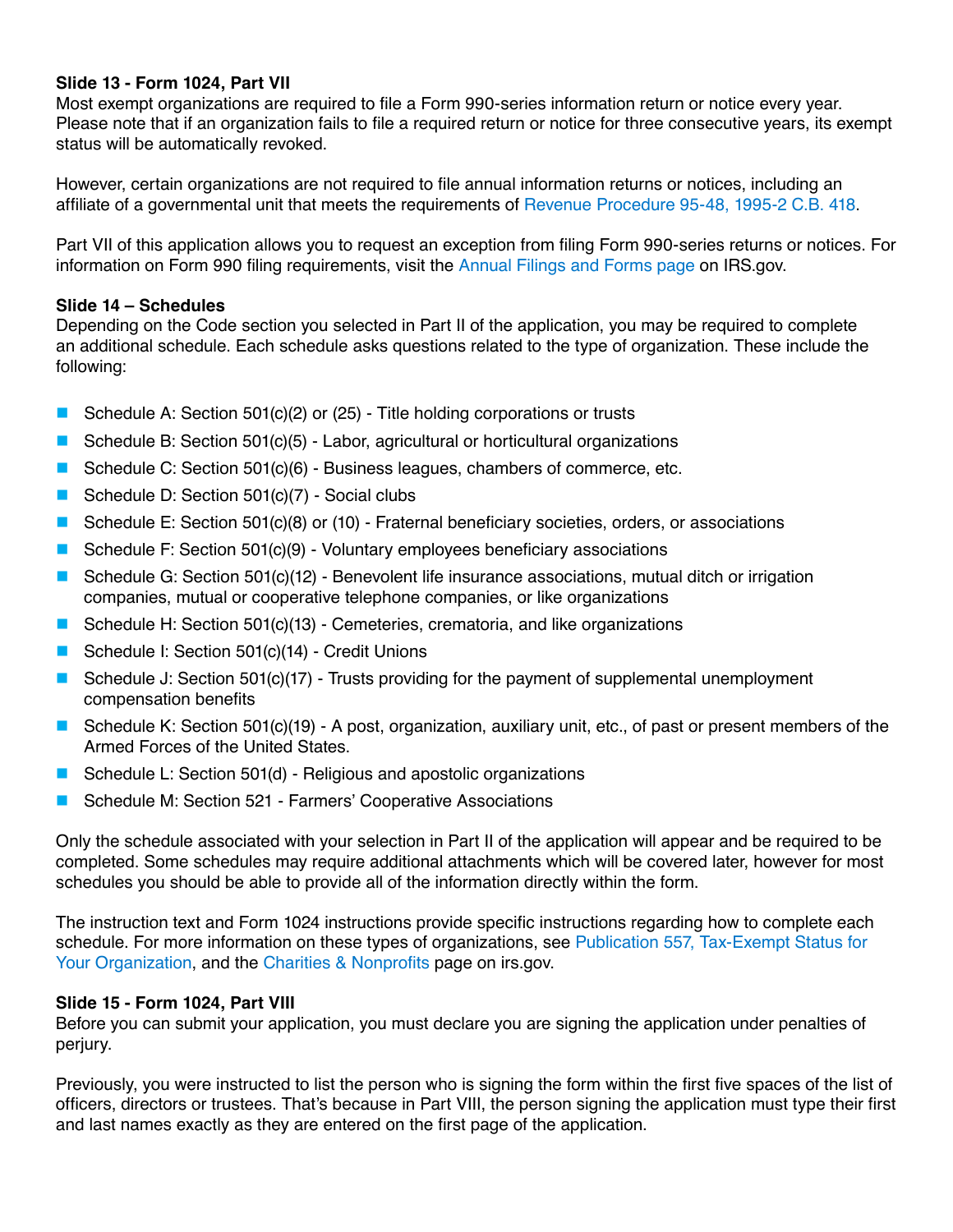The system will then automatically enter the signer's title in Part VIII along with the current date.

# **Slide 16 - Upload Checklist and PDF Attachment**

On the Upload Checklist, you'll see several items that correspond to the documents in your PDF file, such as the organizing document and bylaws. After confirming each item, select Continue to go to the upload page.

Let's discuss uploading a single PDF as part of your application. First, you'll prepare your required PDF document. The PDF must be a single document and cannot exceed 15 megabytes. That's about 250 pages.

The PDF must contain a copy of your organizing document and any amendments, a copy of your bylaws if you've adopted them and any supplemental responses that didn't fit in the provided text boxes. You can also submit other information you feel is necessary for the IRS to consider.

Also, if you have an authorized representative you would like us to communicate with, you should include a completed [Form 2848, Power of Attorney and Declaration of Representative](https://www.irs.gov/forms-pubs/about-form-2848), or [Form 8821, Tax Information](https://www.irs.gov/forms-pubs/about-form-8821)  [Authorization,](https://www.irs.gov/forms-pubs/about-form-8821) for your authorized representative in the final PDF.

Finally, if you want to request expedited handling of your application, include a written explanation as to why your application should be expedited in your PDF. For information on expedite criteria, visit the [Expediting](https://www.irs.gov/charities-non-profits/applying-for-exemption-expediting-application-processing)  [Application Processing page](https://www.irs.gov/charities-non-profits/applying-for-exemption-expediting-application-processing) on IRS.gov.

If your PDF document is larger than 15 megabytes, you must remove enough information to reduce it below 15 megabytes. Contact IRS Customer Accounts Services at 877-829-5500 to find out how to submit the items you removed.

To upload the required PDF file, you'll be prompted to browse your computer or file storage location then select the document you want to upload. Follow the prompts on the screen and select "Attach" after you've identified the correct file to upload.

# **Slide 17 - User Fee**

Enter your user fee payment information using a bank account or credit or debit card. The system will automatically display the correct amount due, so don't worry about under or overpaying.

You also have the option to enter one or more email addresses for payment confirmation. Simply enter an email address and you'll receive an email from Pay.gov confirming that your user fee payment was submitted.

When your user fee is paid, your application is submitted. Although Pay.gov will retain a copy of your submitted application and PDF attachment in your account, you should print or save a copy of your completed application and PDF attachment for your records.

# **Slide 18 - Additional Resources**

Before we finish, we want to leave you with more information on the requirements and the application process for Section 501(a) (other than Section 501(c)(3) or (4)) and Section 521 exempt status.

First, the [Instructions for Form 1024](https://www.irs.gov/pub/irs-pdf/i1024.pdf) provide general information and detailed instructions for completing the application.

[Pub. 557, Tax-Exempt Status for Your Organization,](https://www.irs.gov/forms-pubs/about-publication-557) discusses the rules and procedures for organizations that seek tax-exempt status. It explains the procedures to follow to obtain a determination letter, filing requirements and required disclosures, as well as information on the requirements under Section 501(a) and Section 521 and the different types of organizations.

If you don't have an EIN, you can get one at the [Employer ID Numbers page](https://www.irs.gov/businesses/small-businesses-self-employed/employer-id-numbers) on IRS.gov.